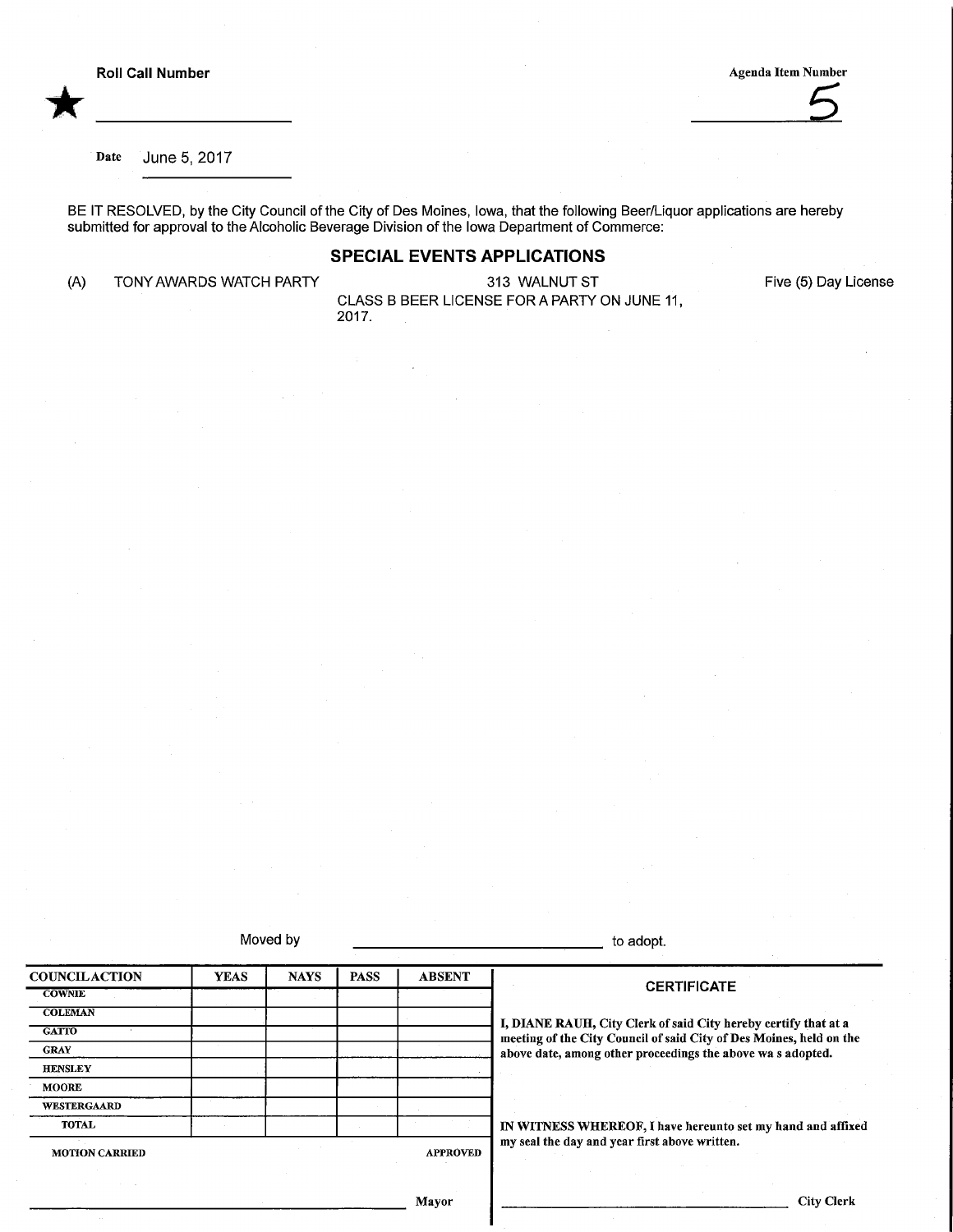| <b>Applicant</b>                                                  | <b>License Application (</b>     |               |  |  |
|-------------------------------------------------------------------|----------------------------------|---------------|--|--|
| <b>Name of Applicant:</b>                                         | B.E.S.T. Catering & Concessions. |               |  |  |
| Name of Business (DBA): Tony Awards Watch Party at Cowles Commons |                                  |               |  |  |
| <b>Address of Premises: 313 Walnut St.</b>                        |                                  |               |  |  |
| <b>City Des Moines</b>                                            | <b>County: Polk</b>              | Zip: 50309    |  |  |
| <b>Business</b>                                                   | (515) 202-5599                   |               |  |  |
| <b>Mailing</b>                                                    | 203 SE 34TH STREET               |               |  |  |
| <b>City DES MOINES</b>                                            | State <b>IA</b>                  | 50317<br>Zip: |  |  |

#### Contact Person

| Name KEVIN SMITH      |       |                           |  |
|-----------------------|-------|---------------------------|--|
| Phone: (515) 202-5599 | Email | ksmith@turkeytimecons.com |  |

Ē,

1

Classification Class B Beer (BB) (Includes Wine Coolers)

Term: 5 days

Effective Date: 06/11/2017

Expiration Date: 01/01/1900

Privileges:

Class B Beer (BB) (Includes Wine Coolers)

**Outdoor Service** 

**Sunday Sales** 

## Status of Business

| <b>BusinessType:</b>        |                       | <b>Privately Held Corporation</b> |                            |                  |      |       |
|-----------------------------|-----------------------|-----------------------------------|----------------------------|------------------|------|-------|
| <b>Corporate ID Number:</b> |                       | 436089                            | <b>Federal Employer ID</b> | <u>455204317</u> |      |       |
| Ownership                   |                       |                                   |                            |                  |      |       |
| <b>Kevin SMITH</b>          |                       |                                   |                            |                  |      |       |
| <b>First Name:</b>          | Kevin                 |                                   | Last Name:                 | <u>SMITH</u>     |      |       |
| City:                       | <u>Des Moines</u>     |                                   | State:                     | lowa             | Zip: | 50317 |
| Position:                   | President             |                                   |                            |                  |      |       |
| % of Ownership: $50.00\%$   |                       | U.S. Citizen: Yes                 |                            |                  |      |       |
| <b>JANEY SMITH</b>          |                       |                                   |                            |                  |      |       |
| <b>First Name:</b>          | <b>JANEY</b>          |                                   | Last Name:                 | <b>SMITH</b>     |      |       |
| City:                       | <b>DES MOINES</b>     |                                   | State:                     | lowa             | Zip: | 50317 |
| <b>Position:</b>            | <b>Vice President</b> |                                   |                            |                  |      |       |
| % of Ownership: $50.00\%$   |                       |                                   | U.S. Citizen: Yes          |                  |      |       |

### Insurance Company Information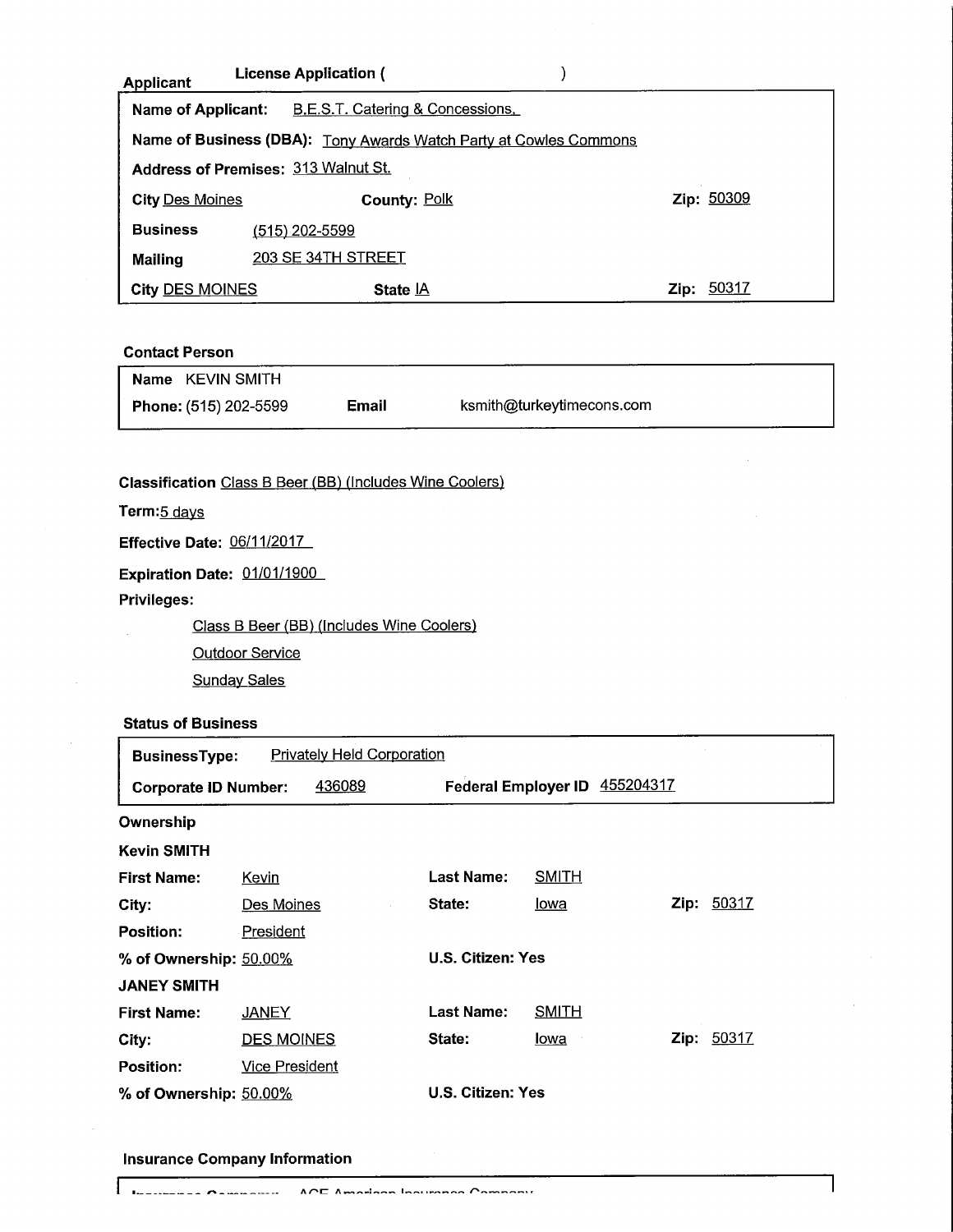| AUL AMERICAN INSURANCE COMPANY<br>insurance Company: |                                       |  |  |
|------------------------------------------------------|---------------------------------------|--|--|
| <b>Policy Effective Date:</b>                        | <b>Policy Expiration</b>              |  |  |
| <b>Bond Effective</b>                                | <b>Dram Cancel Date:</b>              |  |  |
| <b>Outdoor Service Effective</b>                     | <b>Outdoor Service Expiration</b>     |  |  |
| <b>Temp Transfer Effective</b>                       | <b>Temp Transfer Expiration Date:</b> |  |  |

 $\label{eq:2.1} \frac{1}{\sqrt{2\pi}}\int_{0}^{\infty}\frac{1}{\sqrt{2\pi}}\left(\frac{1}{\sqrt{2\pi}}\right)^{2\pi}\frac{1}{\sqrt{2\pi}}\int_{0}^{\infty}\frac{1}{\sqrt{2\pi}}\left(\frac{1}{\sqrt{2\pi}}\right)^{2\pi}\frac{1}{\sqrt{2\pi}}\frac{1}{\sqrt{2\pi}}\int_{0}^{\infty}\frac{1}{\sqrt{2\pi}}\frac{1}{\sqrt{2\pi}}\frac{1}{\sqrt{2\pi}}\frac{1}{\sqrt{2\pi}}\frac{1}{\sqrt{2\pi}}\frac{1}{\sqrt{2\$ 

 $\label{eq:2.1} \frac{1}{\sqrt{2}}\sum_{i=1}^n\frac{1}{\sqrt{2}}\sum_{i=1}^n\frac{1}{\sqrt{2}}\sum_{i=1}^n\frac{1}{\sqrt{2}}\sum_{i=1}^n\frac{1}{\sqrt{2}}\sum_{i=1}^n\frac{1}{\sqrt{2}}\sum_{i=1}^n\frac{1}{\sqrt{2}}\sum_{i=1}^n\frac{1}{\sqrt{2}}\sum_{i=1}^n\frac{1}{\sqrt{2}}\sum_{i=1}^n\frac{1}{\sqrt{2}}\sum_{i=1}^n\frac{1}{\sqrt{2}}\sum_{i=1}^n\frac$ 

 $\label{eq:2.1} \mathcal{L}(\mathcal{L}^{\text{max}}_{\mathcal{L}}(\mathcal{L}^{\text{max}}_{\mathcal{L}})) \leq \mathcal{L}(\mathcal{L}^{\text{max}}_{\mathcal{L}}(\mathcal{L}^{\text{max}}_{\mathcal{L}})) \leq \mathcal{L}(\mathcal{L}^{\text{max}}_{\mathcal{L}}(\mathcal{L}^{\text{max}}_{\mathcal{L}}))$ 

 $\mathcal{L}^{\text{max}}_{\text{max}}$  .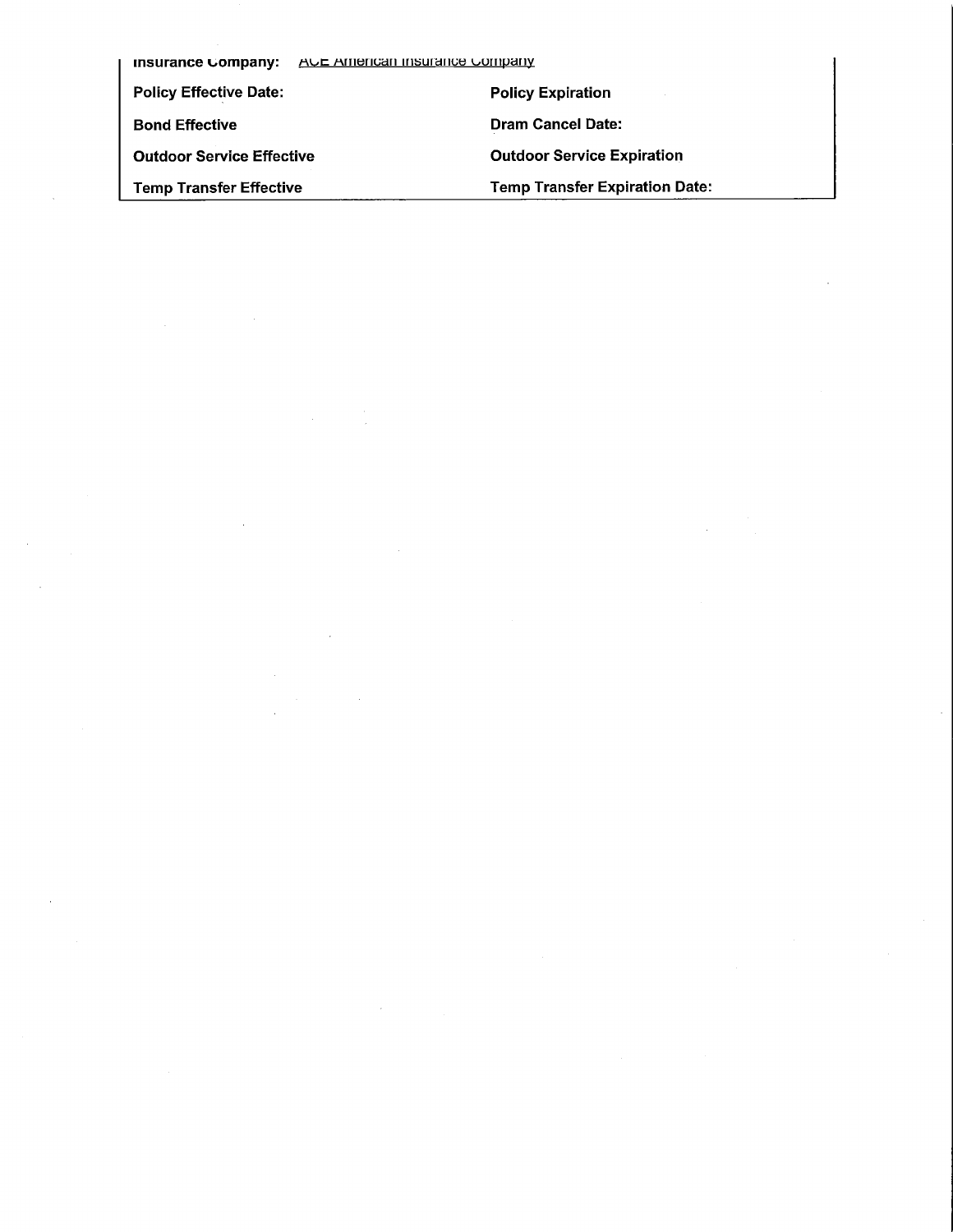#### **APPLICANT**

I hereby declare that all information contained in the E-license Application is true and correct. I understand that misrepresentation of material fact in the Application is a serious misdemeanor crime and grounds for denial of the license or permit under Iowa law. Please submit this form to your local authority.

 $0.1 - 201$ **Applicant's Signature NOTARY** State of County of Signed and sworn to before me on  $\frac{J$  ancy Smith Date  $By$ <sub>—</sub> 06/01  $017$ **Signature of Notary MANDI GRAHAM** Notarial Seal - lowa Commission # 7667 My Commission Expires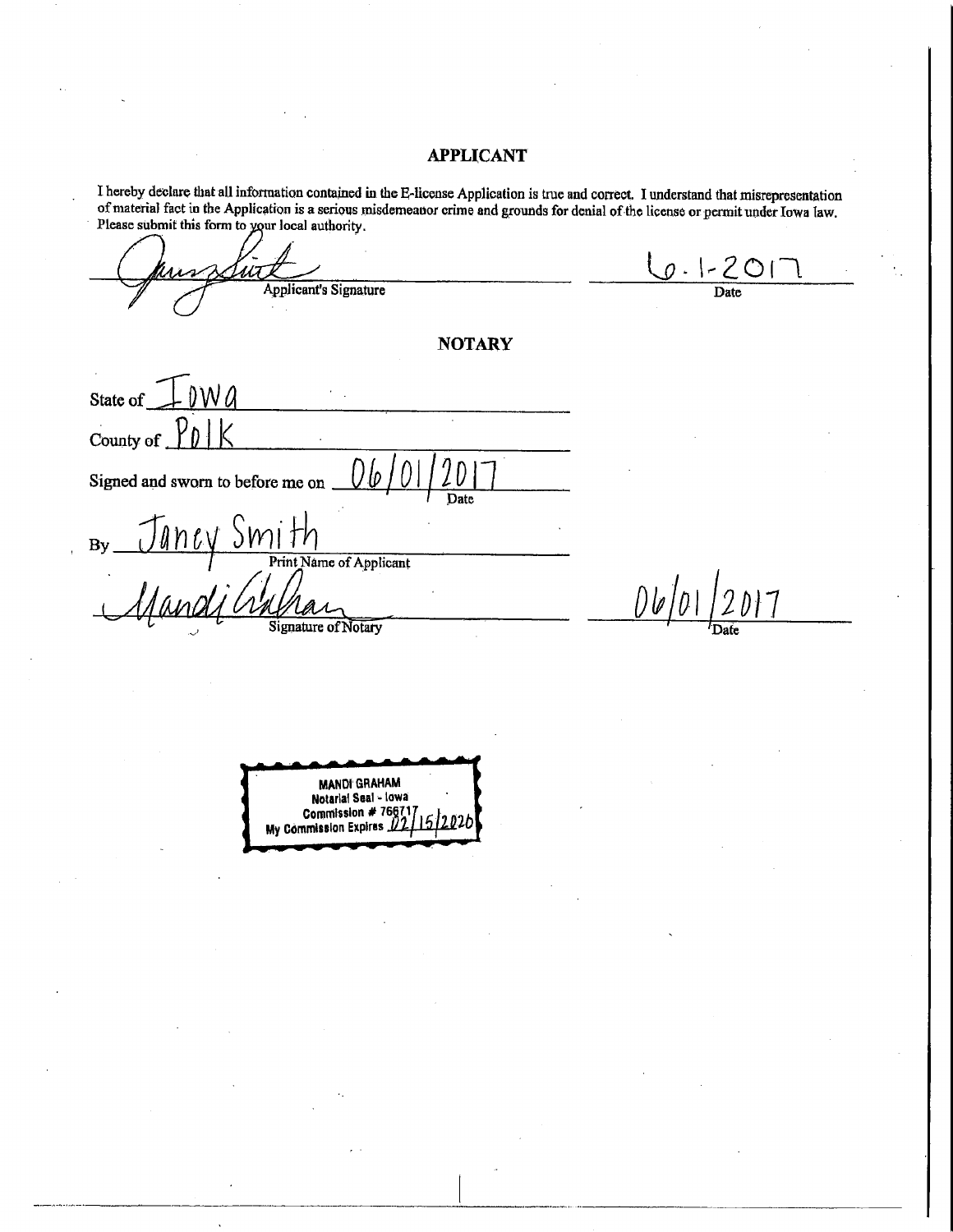